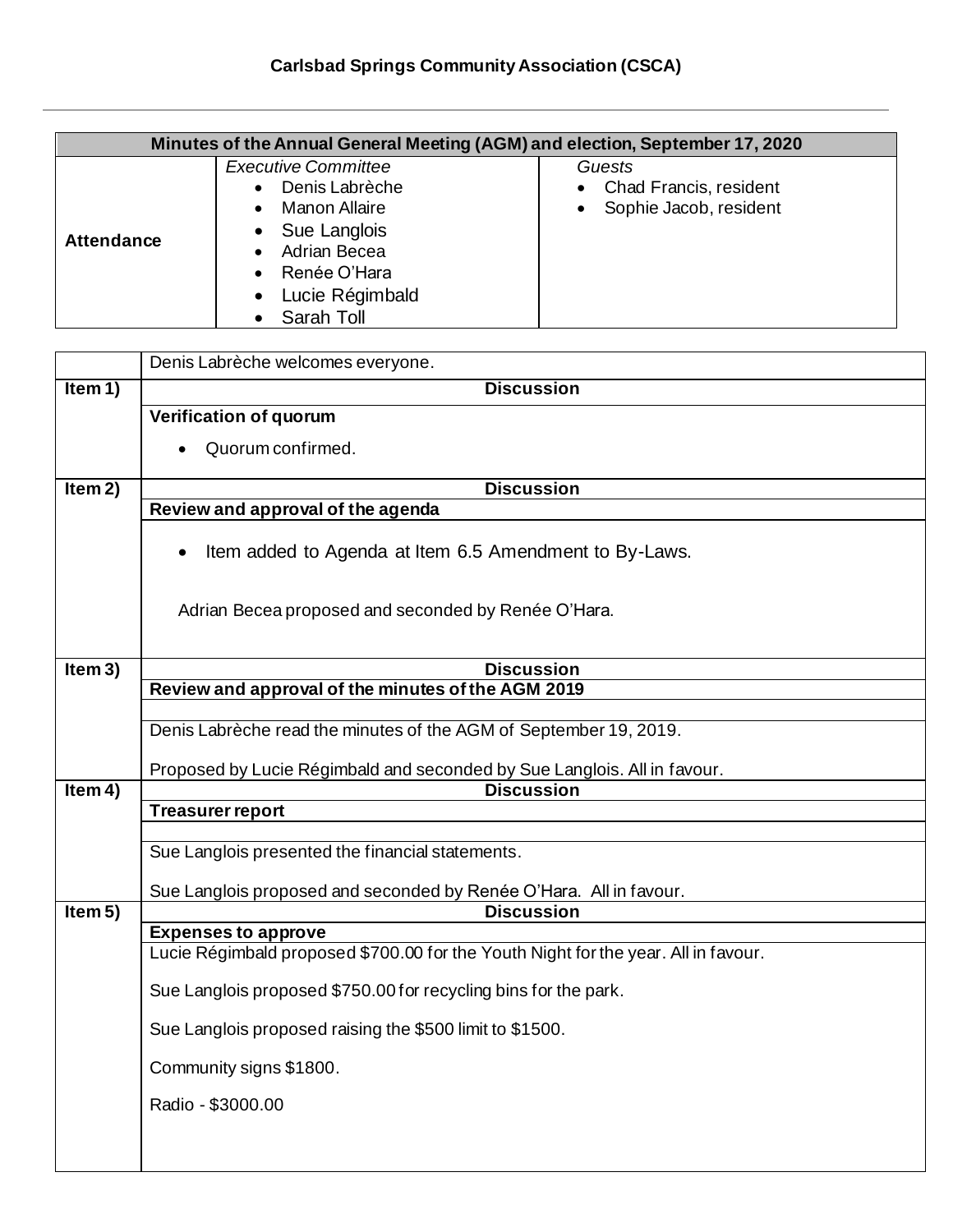| Item 6) | <b>Discussion</b>                                                                                                                                                                                                                                                                                                                                    |  |  |
|---------|------------------------------------------------------------------------------------------------------------------------------------------------------------------------------------------------------------------------------------------------------------------------------------------------------------------------------------------------------|--|--|
|         | Denis Labrèche presented the Association's upcoming priorities for 2021.                                                                                                                                                                                                                                                                             |  |  |
|         | 2021 projects                                                                                                                                                                                                                                                                                                                                        |  |  |
|         | Status quo - Centre reservations, sports and leisure programming, we differ until<br>January.                                                                                                                                                                                                                                                        |  |  |
|         | 6.5                                                                                                                                                                                                                                                                                                                                                  |  |  |
|         | Amendment to Constitution: Proposed draft                                                                                                                                                                                                                                                                                                            |  |  |
|         | Updated Amendment to Constitution: Carlsbad Springs Community Association approved by the CSCA AGM:                                                                                                                                                                                                                                                  |  |  |
|         | 6.1 Radio Committee<br>A) All decisions regarding the community owned radio station CJRO will be made by a separate Radio<br>Committee of the CSCA                                                                                                                                                                                                   |  |  |
|         | B) Membership of the Radio Committee will consist of the standing members of the CSCA Executive<br>Committee and two members of the Embrun community.                                                                                                                                                                                                |  |  |
|         | C) The Radio Committee members from Embrun will be nominated and replaced at the discretion of the<br>Russell Township Council.                                                                                                                                                                                                                      |  |  |
|         | D) The Radio Committee members from Embrun will be notified in advance of any CSCA meetings where<br>decisions regarding CJRO radio are on the agenda.<br>E) The Radio Committee members from Embrun will have an equal vote and opportunity for input as the<br>CSCA Executive Committee members in all decisions regarding the CJRO radio station. |  |  |
|         | Proposed by Adrian Becea and seconded by Sue Langlois. All in favour.                                                                                                                                                                                                                                                                                |  |  |
| Item 7) | <b>Discussion</b>                                                                                                                                                                                                                                                                                                                                    |  |  |
|         | 2020-2021 election                                                                                                                                                                                                                                                                                                                                   |  |  |
|         | <b>Position in election</b>                                                                                                                                                                                                                                                                                                                          |  |  |
|         | 1- President<br>2- Secretary                                                                                                                                                                                                                                                                                                                         |  |  |
|         | 3- Director (2)                                                                                                                                                                                                                                                                                                                                      |  |  |
|         | <b>President position</b><br>Sue Langlois proposed Adrian Becea seconded by Renée O'Hara. He accepted. All in favour                                                                                                                                                                                                                                 |  |  |
|         | <b>Secretary position</b><br>Adrian Becea proposed Manon Allaire and seconded by Sue Langlois. She accepted. All in favour.                                                                                                                                                                                                                          |  |  |
|         | Director position (2)<br>Pierre Paquette accepted to continue.<br>Adrian Becea proposed Denis Labrèche and seconded by Lucie Régimbald. He accepted. All in<br>favour.                                                                                                                                                                               |  |  |
|         | 2020 - 2021 CSCA executive<br>Adrian Becea, President, mandate ends 2022<br>$\bullet$<br>Lucie Régimbald, Vice-Presidente, mandate ends 2021<br>٠<br>Manon Allaire, Secretary, mandate ends 2022                                                                                                                                                     |  |  |